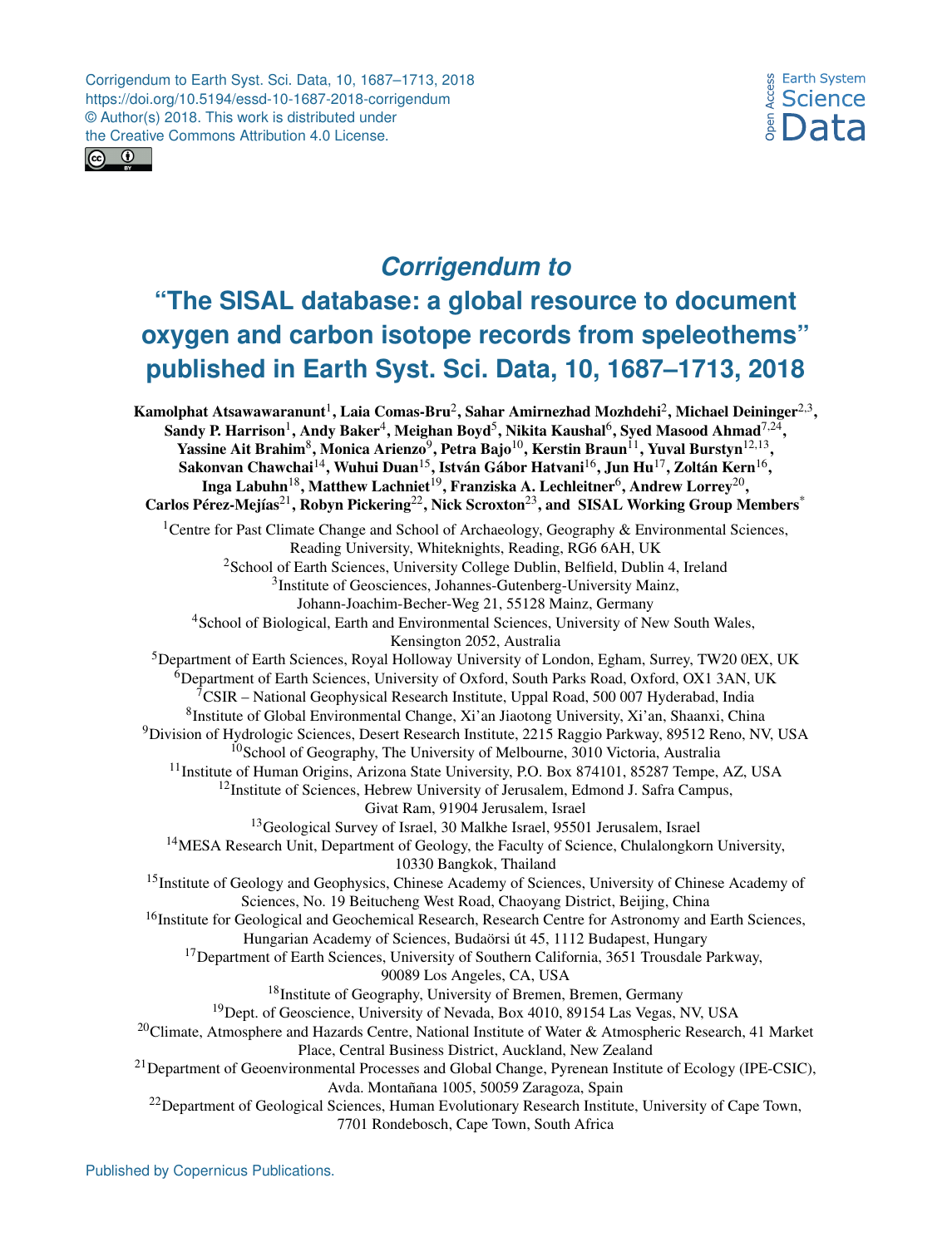$^{23}$ Department of Geosciences, University of Massachusetts Amherst, 611 North Pleasant Street, 01003-9297 Amherst, MA, USA

<sup>24</sup>Department of Geography, Faculty of Natural Sciences, Jamia Millia Islamia, New Delhi 110025, India

\*A full list of authors and their affiliations appears at the end of the paper.

**Correspondence:** Laia Comas-Bru (laia.comas-bru@ucdconnect.ie)

Published: 26 September 2018

The original version of this article contains four mistakes that need to be corrected as follows:

- The citation of Klapferloch cave in Table 1 (Boch et al., 2011) is incorrect. This should be "Boch and Spötl (2011)" as follows in the corrected part of Table 1. This citation is already listed in the reference list of the original article and is correct in the database.
- In Sect. 2.2.4 the third sentence of the first paragraph contains a typographical error. The word "data" should be "dating". This should be "The degree of precision varies between different dating methods and techniques, for example mass spectrometric U/Th dating generally produces a more precise age than the alpha spectrometry U/Th dating method".
- Corrections for the team list section:
	- The first affiliation of Ting-Yong Li is incorrect. This should be replaced with "Chongqing Key Laboratory of Karst Environment, School of Geographical Sciences, Southwest University, Chongqing, 400715, China".
	- The surname of Denis Scholz has a typographical error. This should be "Scholz" instead of "Sholz" as it appears in the original article.

These amendments do not impact the findings of the original publication.